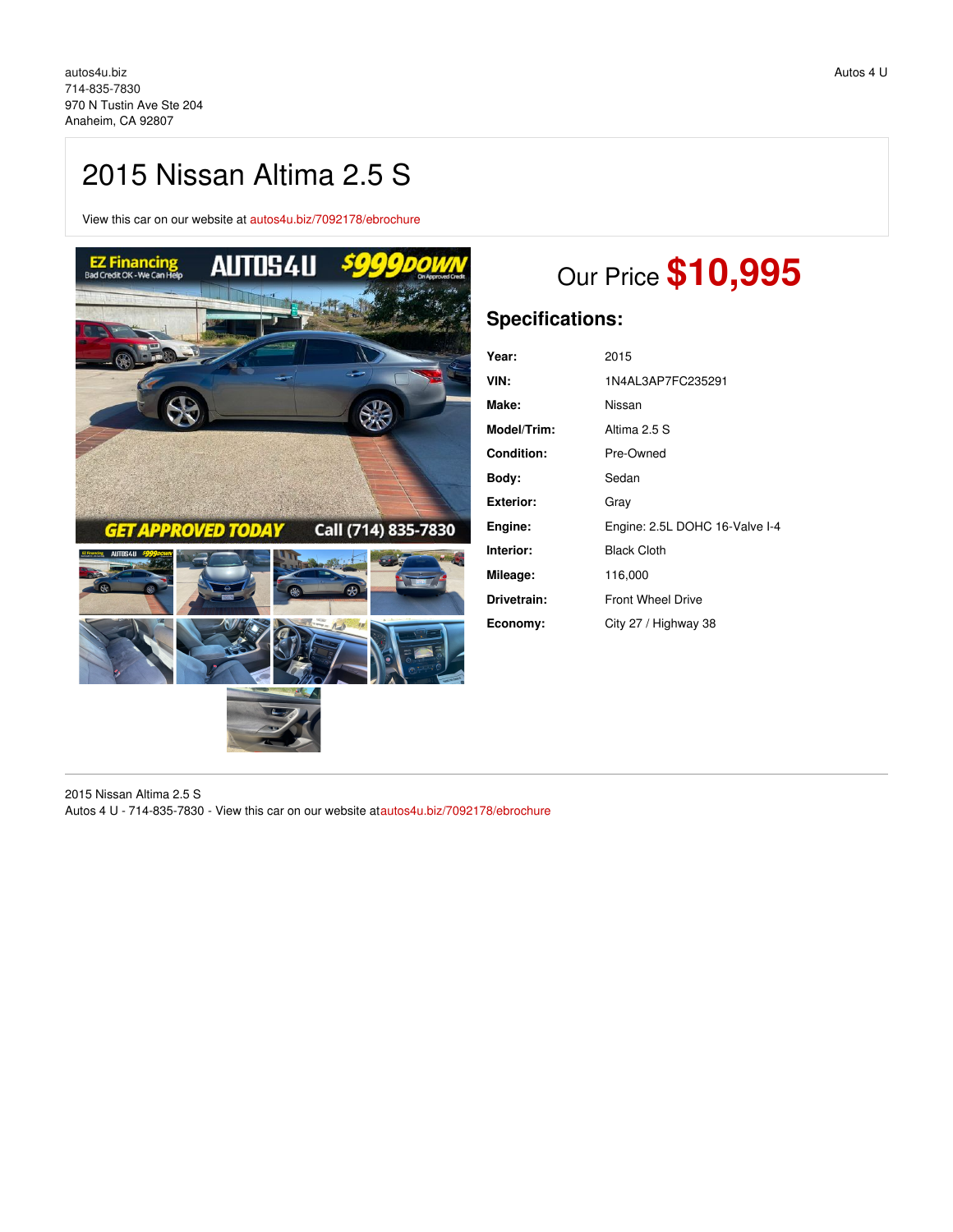

2015 Nissan Altima 2.5 S Autos 4 U - 714-835-7830 - View this car on our website a[tautos4u.biz/7092178/ebrochure](https://autos4u.biz/vehicle/7092178/2015-nissan-altima-2-5-s-anaheim-ca-92807/7092178/ebrochure)

## **Installed Options**

## **Interior**

- 2 12V DC Power Outlets- 2 Seatback Storage Pockets
- 60-40 Folding Bench Front Facing Fold Forward Seatback Rear Seat Air Filtration
- Analog Appearance- Ashtray- Cargo Area Concealed Storage- Cargo Space Lights
- Carpet Floor Trim and Carpet Trunk Lid/Rear Cargo Door Trim Cloth Door Trim Insert
- Cloth Seat Trim- Cruise Control w/Steering Wheel Controls- Day-Night Rearview Mirror
- Delayed Accessory Power- Driver / Passenger And Rear Door Bins
- Driver And Passenger Visor Vanity Mirrors w/Driver And Passenger Illumination
- Driver Foot Rest- Driver Seat- Engine Immobilizer- FOB Controls -inc: Cargo Access
- Fade-To-Off Interior Lighting- Front And Rear Map Lights
- Front Bucket Seats -inc: 6-way manual adjustable driver's seat and 4-way manual adjustable passenger's seat
- Front Center Armrest w/Storage and Rear Center Armrest- Front Cigar Lighter(s)
- Front Cupholder- Full Carpet Floor Covering- Full Cloth Headliner
- Full Floor Console w/Covered Storage, Mini Overhead Console w/Storage and 2 12V DC Power Outlets
- Gauges -inc: Speedometer, Odometer, Engine Coolant Temp, Tachometer, Trip Odometer and Trip Computer
- HVAC -inc: Underseat Ducts- Illuminated Locking Glove Box
- Interior Trim -inc: Metal-Look Instrument Panel Insert, Metal-Look Door Panel Insert, Metal-Look Console Insert and Chrome Interior Accents
- Manual Adjustable Front Head Restraints and Fixed Rear Head Restraints
- Manual Air Conditioning- Manual Tilt/Telescoping Steering Column
- Outside Temp Gauge- Passenger Seat- Perimeter Alarm
- Power 1st Row Windows w/Driver 1-Touch Up/Down
- Power Door Locks w/Autolock Feature- Power Rear Windows
- Proximity Key For Doors And Push Button Start Rear Cupholder
- Remote Keyless Entry w/Integrated Key Transmitter, 2 Door Curb/Courtesy, Illuminated Entry, Illuminated Ignition Switch and Panic Button
- Remote Releases -Inc: Power Cargo Access and Mechanical Fuel

- Seats w/Cloth Back Material- Systems Monitor- Trip Computer